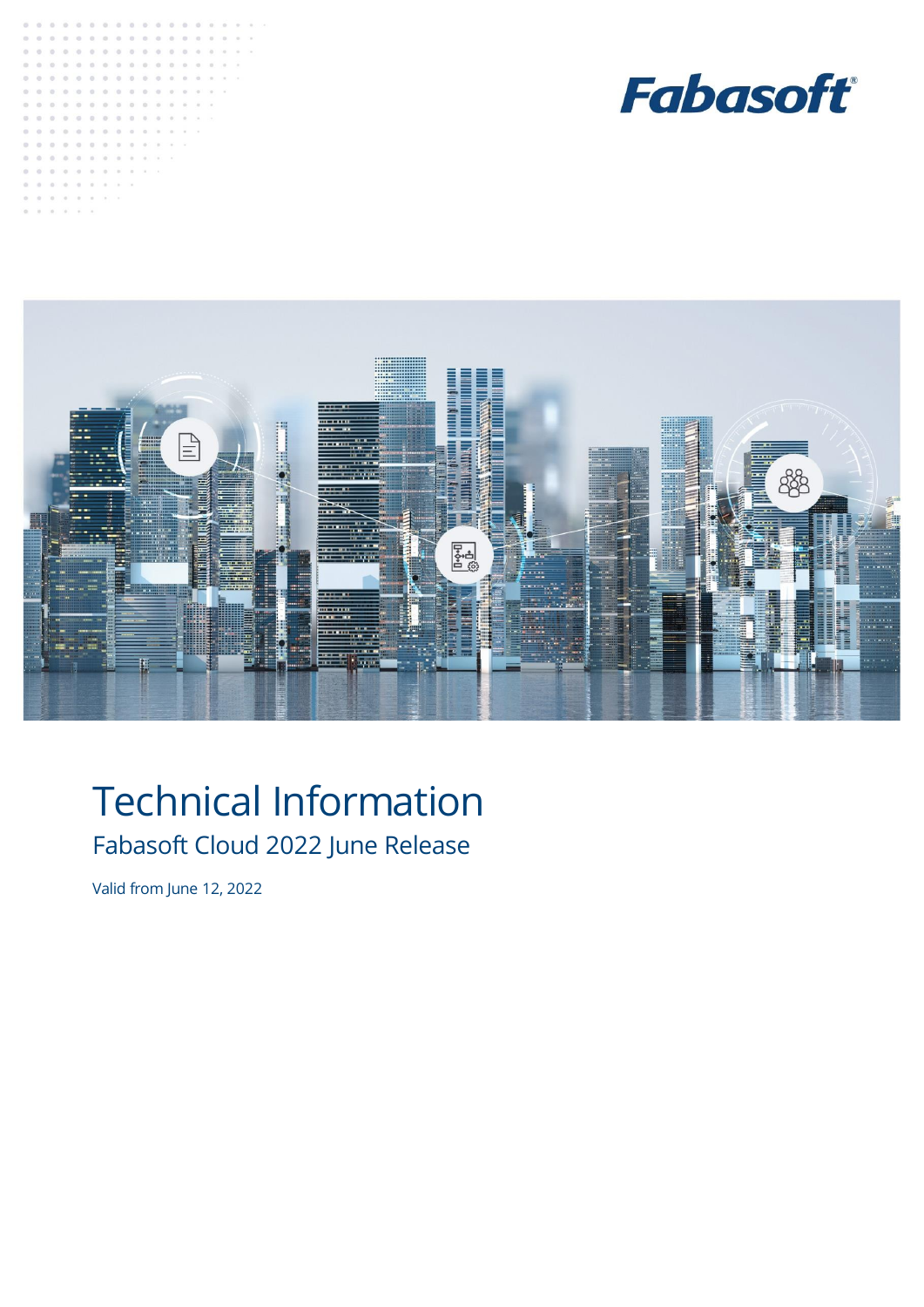Copyright © Fabasoft R&D GmbH, Linz, Austria, 2022.

All rights reserved. All hardware and software names used are registered trade names and/or registered trademarks of the respective manufacturers.

No rights to our software or our professional services, or results of our professional services, or other protected rights can be based on the handing over and presentation of these documents.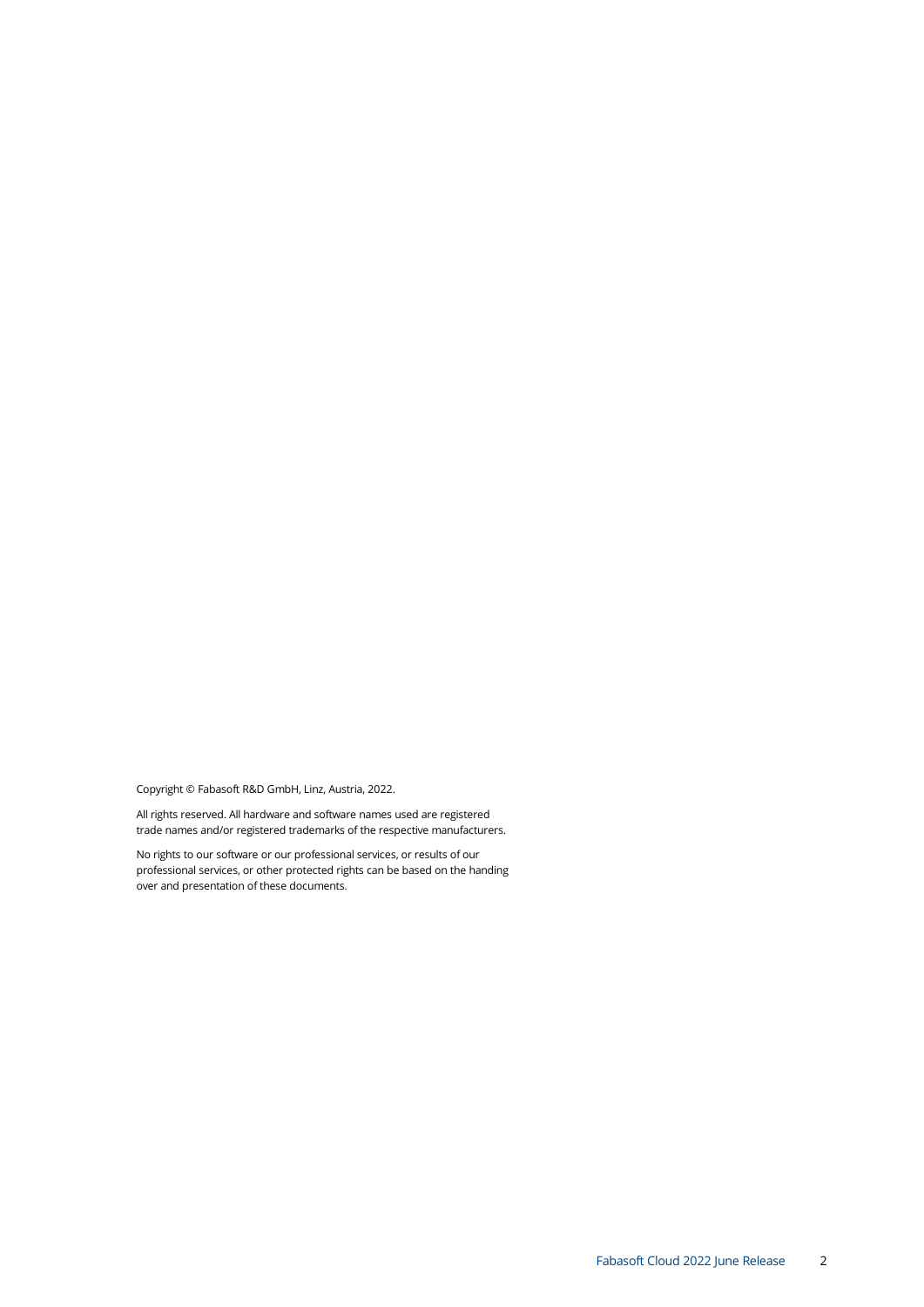# Contents

| $\overline{4}$ |
|----------------|
|                |
|                |
|                |
|                |
|                |
|                |
|                |
|                |
|                |
|                |
|                |
|                |
|                |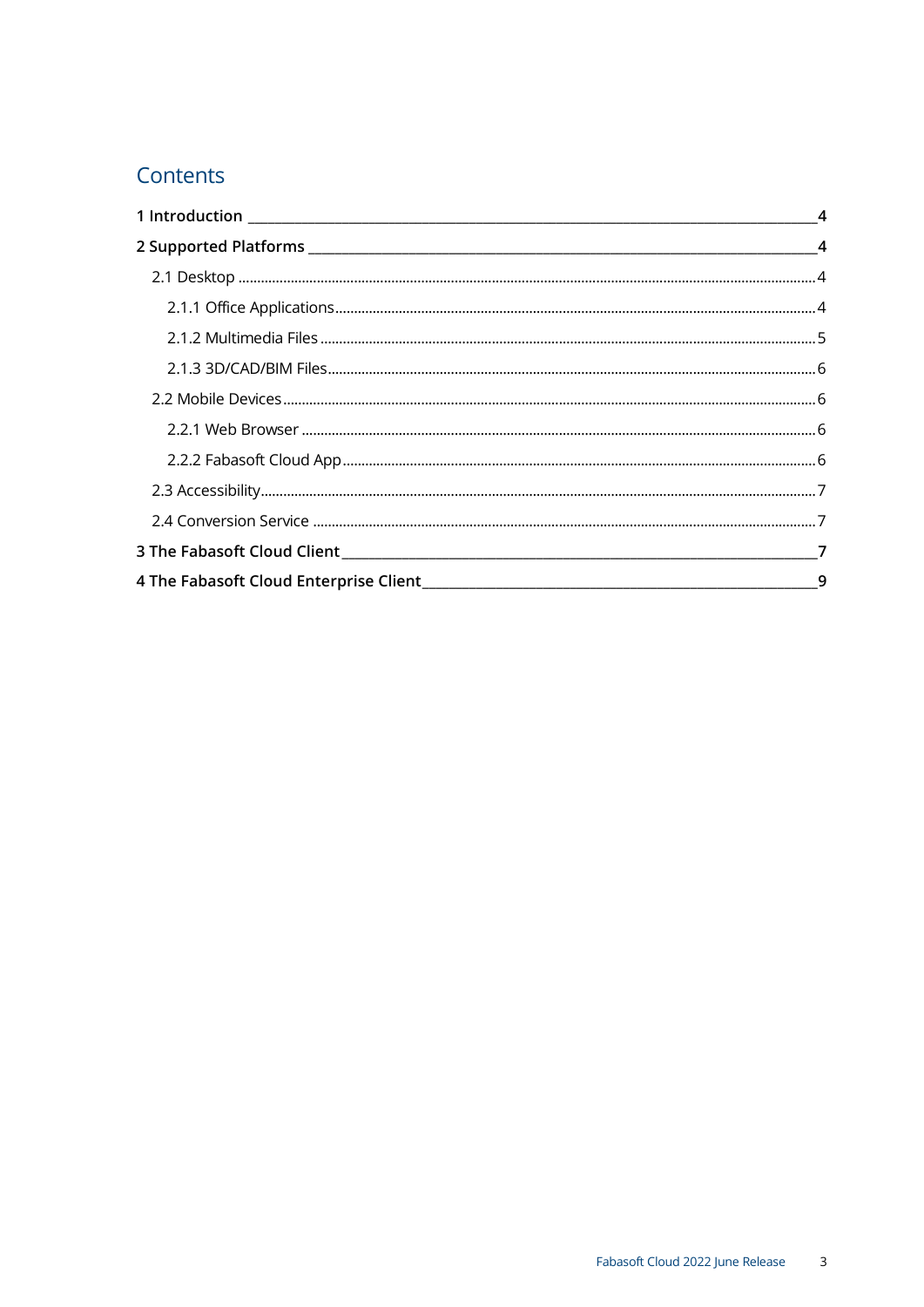# <span id="page-3-0"></span>1 Introduction

This document provides technical details for the usage of the Fabasoft Cloud.

# <span id="page-3-1"></span>2 Supported Platforms

The Fabasoft Cloud supports the following third-party products.

### <span id="page-3-2"></span>2.1 Desktop

The Fabasoft Cloud can be used with the following web browsers:

- Microsoft Edge
- Mozilla Firefox
- Google Chrome
- Apple Safari

The following reference platforms provide optimal functionality and performance:

- Microsoft Windows 10 (21H2) (x64)
- or

Microsoft Windows 11 (21H2) (x64)

- o Microsoft Edge 101.0 (as desktop program)
- o Mozilla Firefox 100.0 (as desktop program)
- o Google Chrome 101.0 (as desktop program)
- Apple macOS 12.4 (x64, Apple M1)
	- o Apple Safari 15.5
	- o Mozilla Firefox 100.0
	- o Google Chrome 101.0
- Ubuntu 20.04 (x64) with Xorg window system
	- o Mozilla Firefox 100.0

### <span id="page-3-3"></span>2.1.1 Office Applications

The Fabasoft Cloud Client enables you to open, edit, and save documents directly from and to the cloud via the corresponding third-party products. The following reference versions are tested and approved:

- Adobe InDesign 2021
- Adobe Illustrator 2021
- Adobe Photoshop 2021
- Adobe Reader DC
- Apple Keynote 11.2
- Apple Numbers 11.2
- Apple Pages 11.2
- Apple Calendar 11.0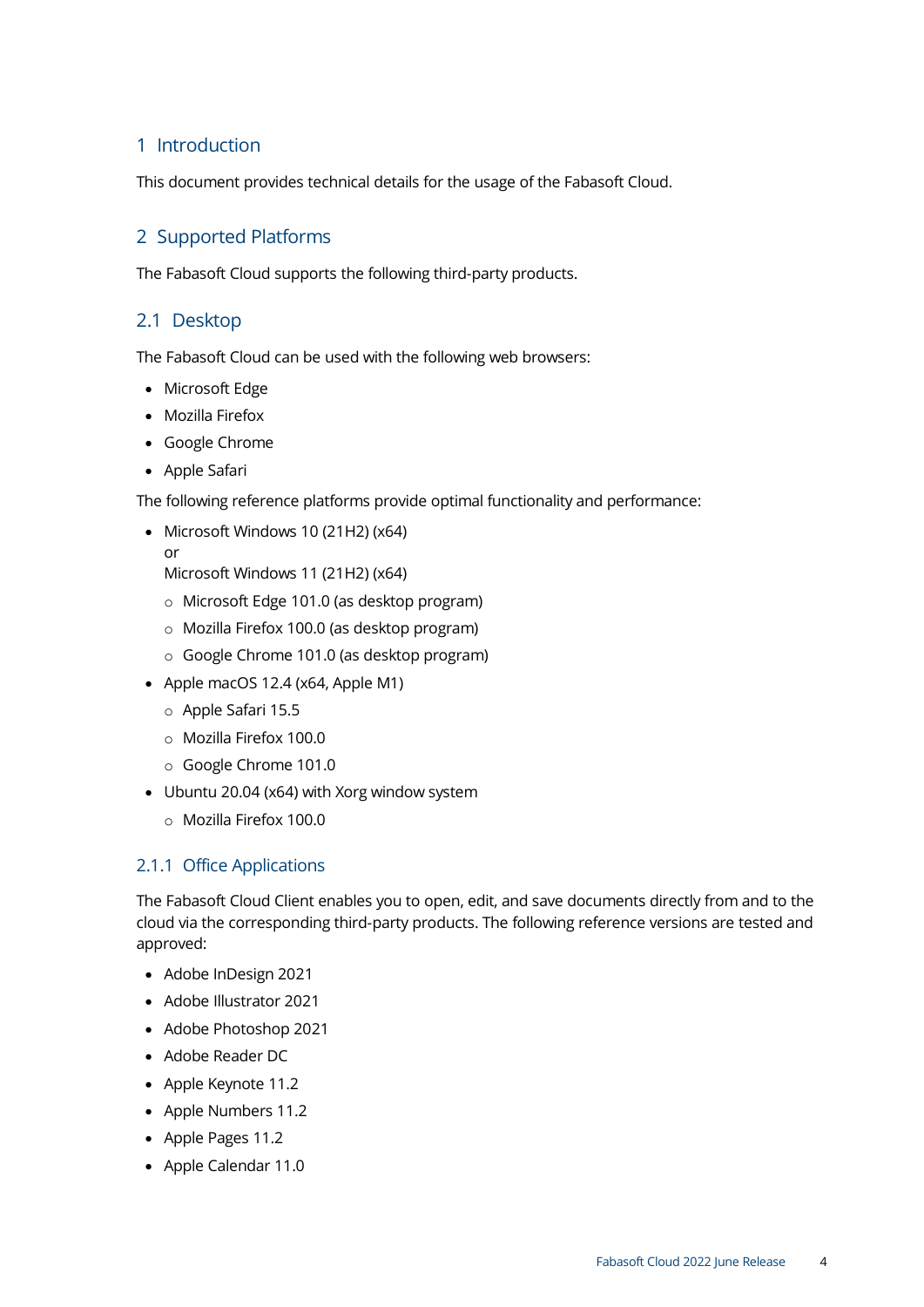- Autodesk AutoCAD 2021 / 2022
- HCL Notes 11.0
- LibreOffice 7.2.7
- Microsoft Excel 2019 / 2021 / 365 (Desktop Version) / for the Web
- Microsoft Outlook 2019 / 2021 / 365 (Desktop Version)
- Microsoft PowerPoint 2019 / 2021 / 365 (Desktop Version) / for the Web
- Microsoft Project 2019 / 2021
- Microsoft Visio 2019 / 2021 / for the Web
- Microsoft Word 2019 / 2021 / 365 (Desktop Version) / for the Web
- Microsoft Excel for Mac 2021
- Microsoft Outlook for Mac 2021
- Microsoft PowerPoint for Mac 2021
- Microsoft Word for Mac 2021
- Mozilla Thunderbird 91.9

**Note:** Microsoft Office 365 Business or Education is required for using Microsoft Office Online.

#### <span id="page-4-0"></span>2.1.2 Multimedia Files

It is possible to play back multimedia files directly in the current versions of the following web browsers.

| <b>Web browser</b> | <b>Supported formats</b>                      |
|--------------------|-----------------------------------------------|
| Microsoft Edge     | Audio: MP3, Wav, Ogg<br>Video: MP4, WebM, Ogg |
| Mozilla Firefox    | Audio: MP3, Wav, Ogg<br>Video: MP4, WebM, Ogg |
| Google Chrome      | Audio: MP3, Wav, Ogg<br>Video: MP4, WebM, Ogg |
| Apple Safari       | Audio: MP3, Wav<br>Video: MP4                 |

The specific formats that are supported by your web browser can be found here:

<https://caniuse.com/#search=audio%20format>

<https://caniuse.com/#search=video%20format>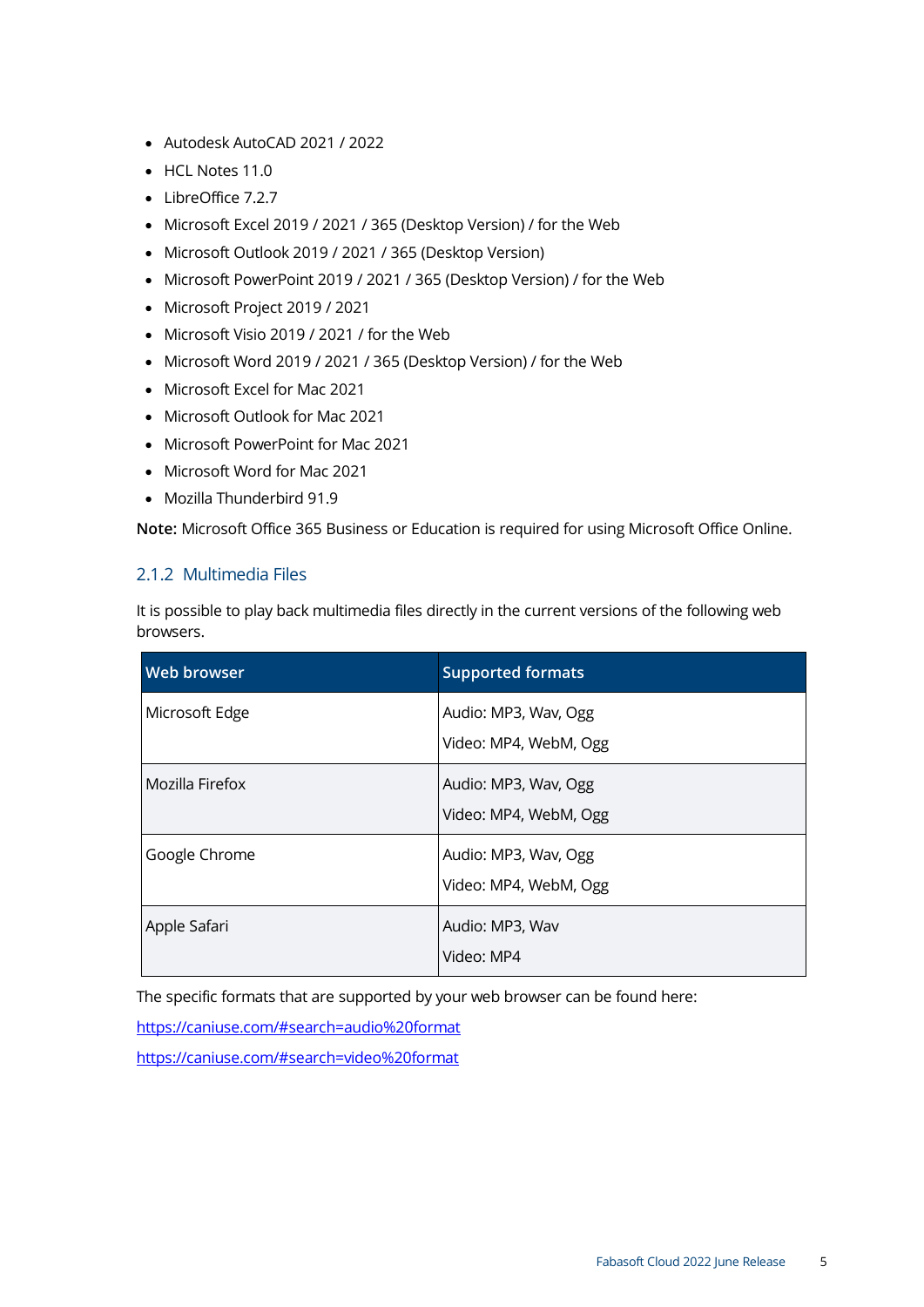#### <span id="page-5-0"></span>2.1.3 3D/CAD/BIM Files

The following file formats can be displayed in the 3D viewer and as preview images:

- dae Sony Interactive Entertainment - Digital Asset Exchange File (Collada)
- dwg Autodesk - AutoCAD Drawing Database File
- dxf
	- Autodesk AutoCAD Drawing Exchange Format File
- fbx Autodesk - Autodesk Interchange File
- gltf Khronos Group - GL Transmission Format File
- $\bullet$  ifc  $(3x2)$ BuildingSMART - Industry Foundation Classes File
- igs, iges Standard - Initial Graphics Exchange Specification File
- ipt Autodesk - Inventor Part File
- jt Siemens PLM Software - JT Open CAD File
- obj Wavefront Technologies - Wavefront 3D Object File
- stp, step Standard - Standard for the Exchange of product model data
- stl 3D Systems - Stereolithography File
- $\bullet$  wrl Community Standard - VRML World

**Note:** The scope of services may differ depending on the product purchased.

### <span id="page-5-1"></span>2.2 Mobile Devices

The following reference platforms provide optimal functionality and performance.

#### <span id="page-5-2"></span>2.2.1 Web Browser

- Tablets/Phones with iPadOS/iOS 15.5 Apple Safari (version corresponding to the supported operating system)
- Tablets/Phones with Android 12 Google Chrome 101.0 (setting: mobile version)

#### <span id="page-5-3"></span>2.2.2 Fabasoft Cloud App

- Tablets/Phones with iPadOS/iOS 15.5
- Tablets/Phones with Android 12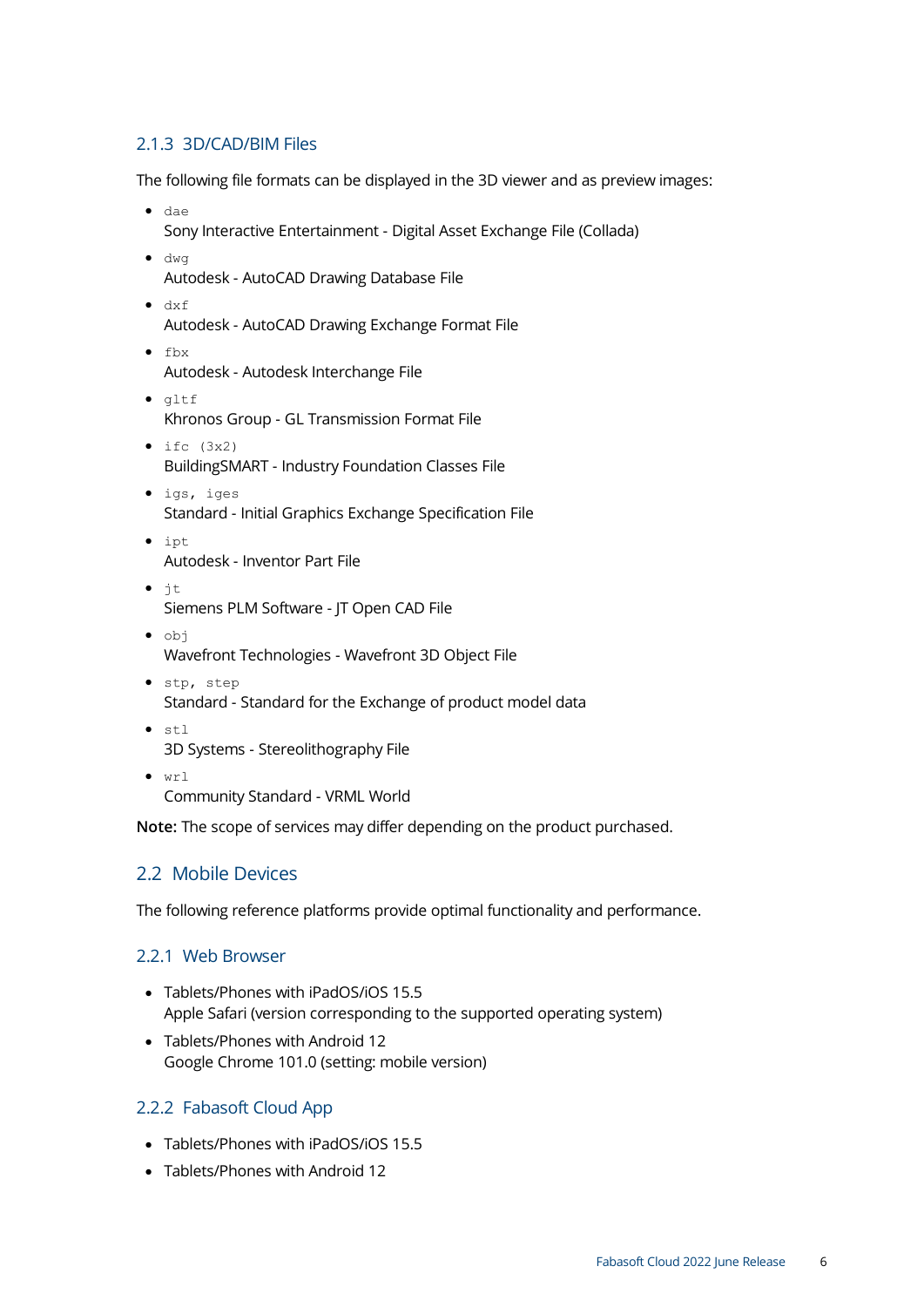# <span id="page-6-0"></span>2.3 Accessibility

Accessibility is a core concept of the Fabasoft Cloud. The product employs assistive technologies such as screen readers and screen magnifiers based upon these standards:

- Accessible Rich Internet Applications (WAI-ARIA) 1.0
- Web Content Accessibility Guidelines (WCAG) 2.0, ISO/IEC 40500:2012, Conformity Level AA
- ISO 9241-171:2008 Guidance on software accessibility

The following screen readers are recommended for using the Fabasoft Cloud:

- Microsoft Windows
	- o NVDA (NonVisual Desktop Access)
	- o JAWS 2022
- Apple iPhone/iPad
	- o VoiceOver (Fabasoft Cloud App)
- Android
	- o TalkBack (Fabasoft Cloud App)

**Note:** VoiceOver and TalkBack provide only limited support for WAI-ARIA. Consequently, the web browser user interface cannot be used with these screen readers.

#### Accessibility Exceptions

The following functions are partially or entirely non-accessible:

- BPMN Editor
- Document View
- Content of Widgets
- New Events in Teamrooms
- Adjusting Images
- Adjusting Screenshots (Support Button)
- Menus in List Cells
- Manual Sorting of Lists

More information on the restricted functions and alternatives thereto are available in the user help chapter "Accessibility Exceptions".

### <span id="page-6-1"></span>2.4 Conversion Service

Extracting video and audio metadata is supported for the following file types:

- audio  $(mp3, oqq, wav)$
- <span id="page-6-2"></span>• video (mp4, mov, flv, webm, avi, wmv)

#### 3 The Fabasoft Cloud Client

The Fabasoft Cloud Client is necessary for seamlessly integrating with desktop productivity tools, such as Microsoft Office or LibreOffice. The Fabasoft Cloud Client is available on all reference platforms listed in chapter [2.1](#page-3-2) "[Desktop](#page-3-2)".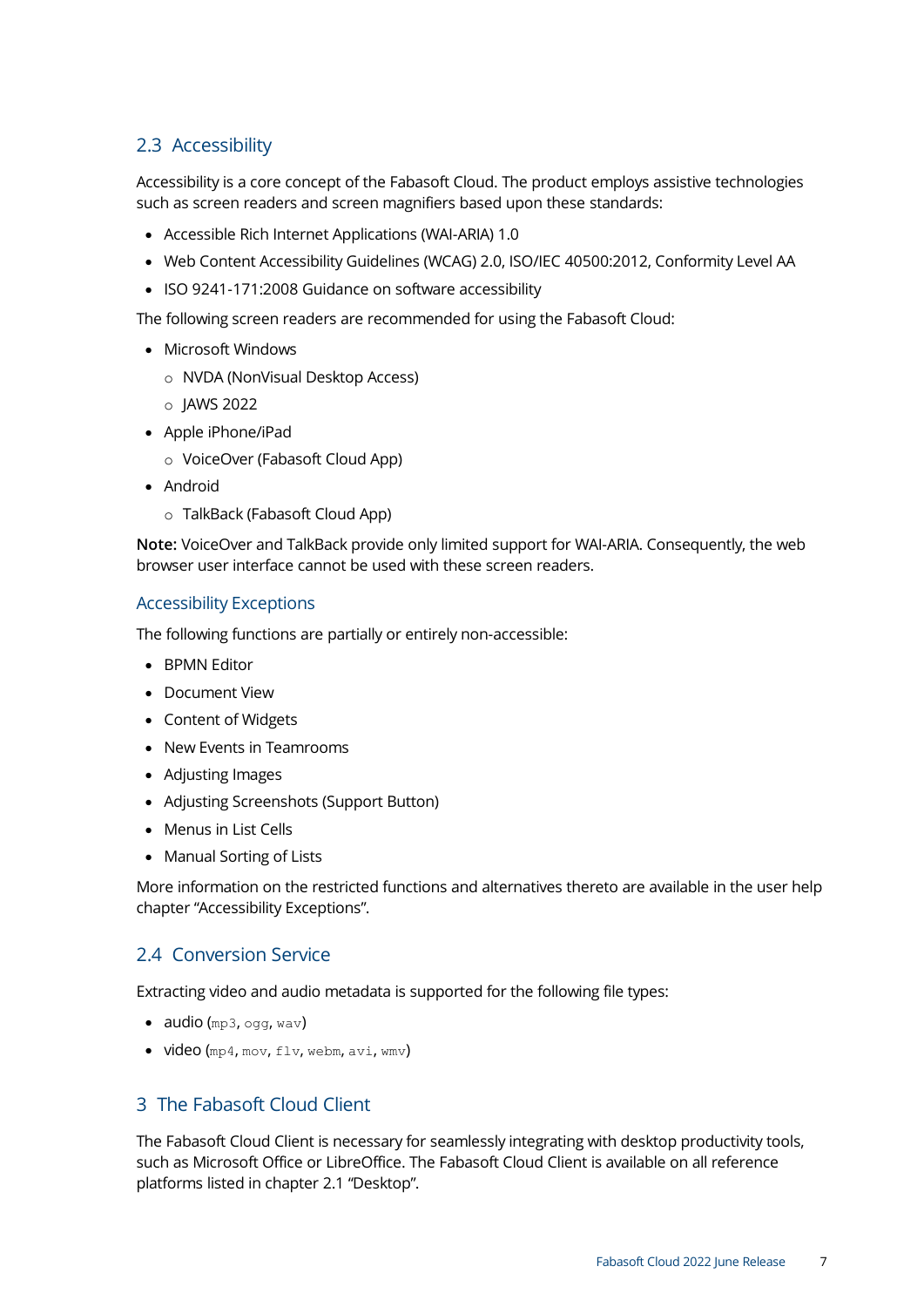If the Fabasoft Cloud Client is installed, you have the following upload options:

| <b>Web Browser</b>                            | <b>Drag and Drop</b>                                                                       | <b>Copy and Paste</b>                                                                   | "Upload" Action |
|-----------------------------------------------|--------------------------------------------------------------------------------------------|-----------------------------------------------------------------------------------------|-----------------|
| Microsoft Edge<br>(Microsoft Windows)         | Multiple files and<br>folders<br>E-mails, contacts and<br>events from Microsoft<br>Outlook | Multiple files and folders<br>E-mails, contacts and<br>events from Microsoft<br>Outlook | Multiple files  |
| <b>Mozilla Firefox</b><br>(Microsoft Windows) | Multiple files and<br>folders                                                              | Multiple files and folders<br>E-mails, contacts and<br>events from Microsoft<br>Outlook | Multiple files  |
| <b>Mozilla Firefox</b><br>(Ubuntu)            | Multiple files and<br>folders                                                              | Multiple files and folders<br>SMB shares are not<br>supported                           | Multiple files  |
| <b>Mozilla Firefox</b><br>(Apple macOS)       | Multiple files and<br>folders                                                              | Multiple files and folders                                                              | Multiple files  |
| Apple Safari<br>(Apple macOS)                 | Multiple files and<br>folders                                                              | Multiple files and folders                                                              | Multiple files  |
| <b>Google Chrome</b><br>(Microsoft Windows)   | Multiple files and<br>folders<br>E-mails, contacts and<br>events from Microsoft<br>Outlook | Multiple files and folders<br>E-mails, contacts and<br>events from Microsoft<br>Outlook | Multiple files  |
| Google Chrome<br>(Apple macOS)                | Multiple files and<br>folders                                                              | Multiple files and folders                                                              | Multiple files  |

If the Fabasoft Cloud Client is not installed, you have the following upload options:

| <b>Web Browser</b>                    | Drag and Drop                                                   | "Upload" Action |
|---------------------------------------|-----------------------------------------------------------------|-----------------|
| Microsoft Edge<br>(Microsoft Windows) | Multiple files and folders<br>E-mails from Microsoft<br>Outlook | A single file   |
| <b>Mozilla Firefox</b>                | Multiple files and folders                                      | A single file   |